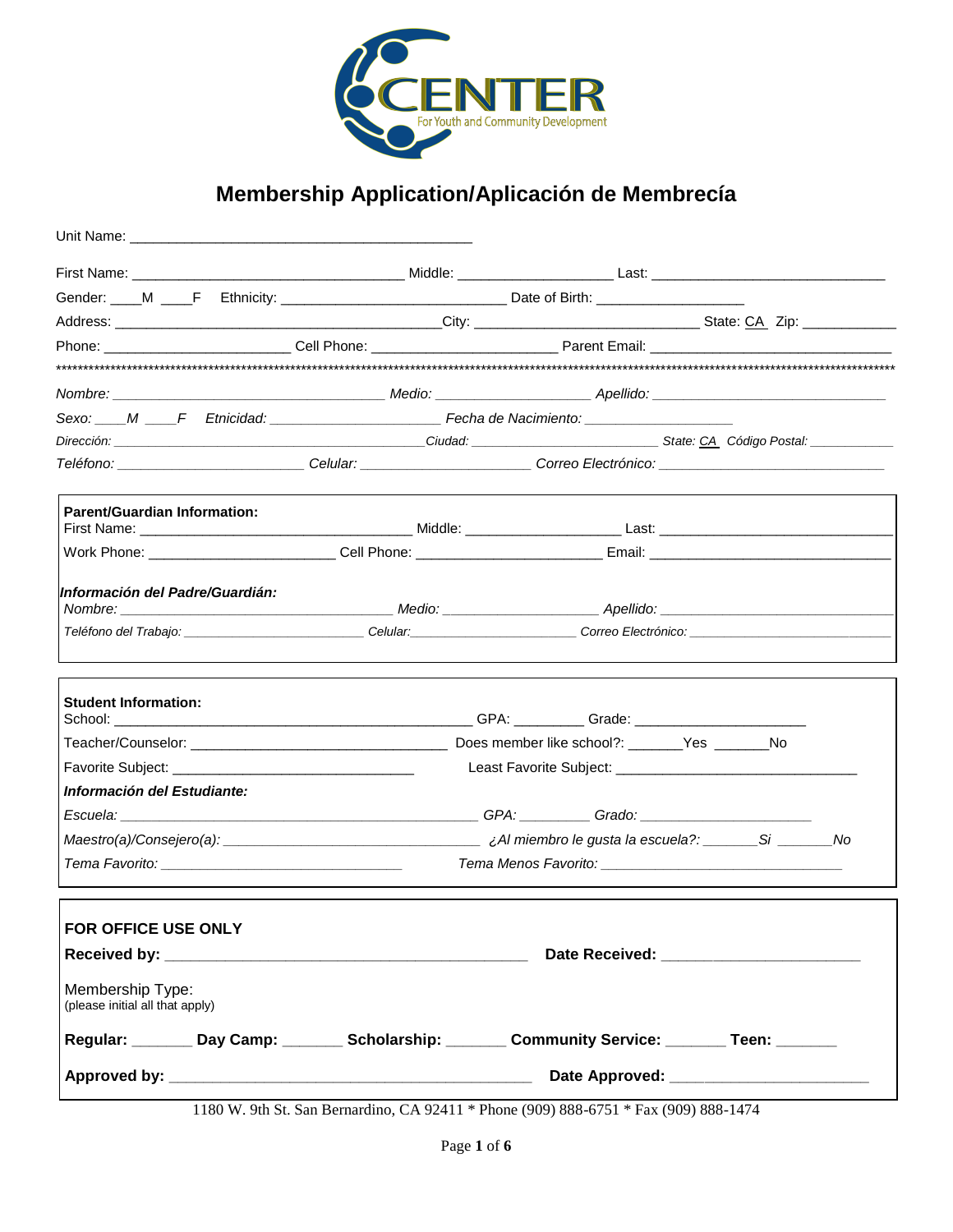|  | Please indicate characteristics pertaining to student:                                               | __Obedient _____Aggressive _________Strong Tempered _______Team Player __________Selfish ______Sensitive |  |
|--|------------------------------------------------------------------------------------------------------|----------------------------------------------------------------------------------------------------------|--|
|  |                                                                                                      |                                                                                                          |  |
|  | Por favor de indicar las características del estudiante:                                             | __Obediente __Agresivo __Temperamental __Jugador en grupo __Egoísta __Sensitivo                          |  |
|  | ___ Alegre ________ ____________ Influensado fácilmente ____ Presumido ____ Malhumorado ____Motivado |                                                                                                          |  |

| <b>Medical Information:</b>                                                                                                              |                          |
|------------------------------------------------------------------------------------------------------------------------------------------|--------------------------|
| Permission for Treatment by Doctor/Hospital: ____Yes ____No                                                                              | Medicaid: ____Yes ____No |
| Does your family have health and/or accident insurance: _____Yes _____No                                                                 |                          |
|                                                                                                                                          |                          |
|                                                                                                                                          |                          |
| Date of Last Medical Exam: ________________________                                                                                      |                          |
|                                                                                                                                          |                          |
|                                                                                                                                          |                          |
|                                                                                                                                          |                          |
| Date Medical Info Received: _______________________                                                                                      |                          |
| Información Médica:<br>Su familia tiene seguro de salud y/o de accidentes: _______ Si ______ No                                          |                          |
|                                                                                                                                          |                          |
| Problemas serios de Salud: Si Alo Si si, explique: Martin Martin Martin Martin Martin Martin Martin Martin Mar                           |                          |
|                                                                                                                                          |                          |
|                                                                                                                                          |                          |
|                                                                                                                                          |                          |
| Behavior Policy:<br>I, ___________________________________ have received a copy of the Behavior Policy./ Signature: ____________________ |                          |
|                                                                                                                                          |                          |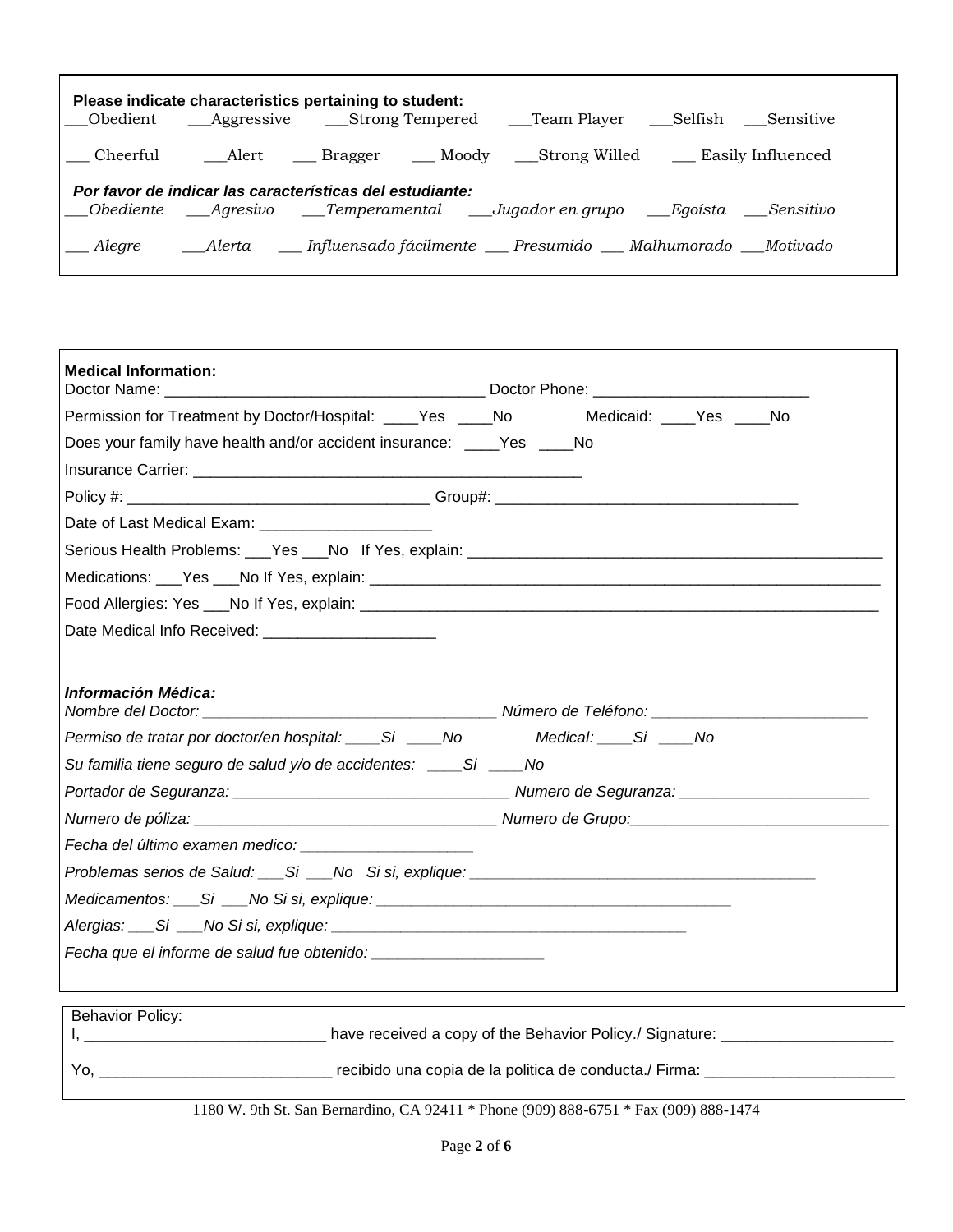| General:<br>Birth Certificate on File: ____Yes _____No Birth City: _________________________Birth State/Country: |  |  |  |  |
|------------------------------------------------------------------------------------------------------------------|--|--|--|--|
| Member/Contacts Understood Signed Insurance Disclaimer and Permission Statement: ____Yes ____No                  |  |  |  |  |
| Member has permission to be used in public relations materials: ____Yes ____No                                   |  |  |  |  |
| Member may participate in all the Centers activities in or adjacent to the Center's building: _____Yes _____No   |  |  |  |  |
| Member Since: _____________  Religion: _________________________                                                 |  |  |  |  |
| General:<br>Acta de Nacimiento: Si Si No Ciudad de Nacimiento: Estado/País:                                      |  |  |  |  |
| El miembro/contactos entendieron la negación de seguro y la declaración del permiso: _____Si _____No             |  |  |  |  |
| El miembro tiene permiso de participar en materiales públicos: _______Si _______No                               |  |  |  |  |
| El miembro tiene permiso de participar en actividades enseguida del: ____Si ____No                               |  |  |  |  |
| Miembro del desde: Religión:                                                                                     |  |  |  |  |

|                                | Weight: _________________                                                                                                                                                                                                                                                                                                                             |
|--------------------------------|-------------------------------------------------------------------------------------------------------------------------------------------------------------------------------------------------------------------------------------------------------------------------------------------------------------------------------------------------------|
|                                |                                                                                                                                                                                                                                                                                                                                                       |
|                                |                                                                                                                                                                                                                                                                                                                                                       |
|                                |                                                                                                                                                                                                                                                                                                                                                       |
| Color de ojos: _______________ | $P$ eso: _________________                                                                                                                                                                                                                                                                                                                            |
|                                |                                                                                                                                                                                                                                                                                                                                                       |
|                                | Hair Color: ____________________ Height: ____________<br>Color de pelo: Altura:<br>Color de piel: _________________<br>Características físicas: entre a contrar entre a contrar entre a contrar entre a contrar entre a contrar entre a contrar entre a contrar entre a contrar entre a contrar entre a contrar entre a contrar entre a contrar entre |

| Center for Youth and Community Development Program(s) of Choice:                                                                                                                                                                                                                                                                                                                                                                                   |
|----------------------------------------------------------------------------------------------------------------------------------------------------------------------------------------------------------------------------------------------------------------------------------------------------------------------------------------------------------------------------------------------------------------------------------------------------|
| Science Academy (HYLA)    ___ Math Academy (HYLA)    ___ Triple Play/Healthy Habits    ___ Image Makers                                                                                                                                                                                                                                                                                                                                            |
| ___ Music Makers ____ Power Hour/Homework Help ____ Reading for Success ____ Community Garden                                                                                                                                                                                                                                                                                                                                                      |
|                                                                                                                                                                                                                                                                                                                                                                                                                                                    |
| *HYLA - High Yield Learning Activities                                                                                                                                                                                                                                                                                                                                                                                                             |
| Programa(s) que Prefiere del Center for Youth and Community Development:<br>Academia de Ciencia (HYLA) — Academia de Matemáticas (HYLA) — Juego Triple/ Hábitos Saludables<br>Creadores de Imagines ___ Creadores de Música ___ Hora de Poder/Ayuda para Tareas<br>___ Éxito a la  Lectura ____ Jardín de la Comunidad ___ Artes Marciales   Otro: ___________________<br>*HYLA - High Yield Learning Activities - Actividades de Alto Aprendizaje |
| 1180 W. 9th St. San Bernardino, CA 92411 * Phone (909) 888-6751 * Fax (909) 888-1474                                                                                                                                                                                                                                                                                                                                                               |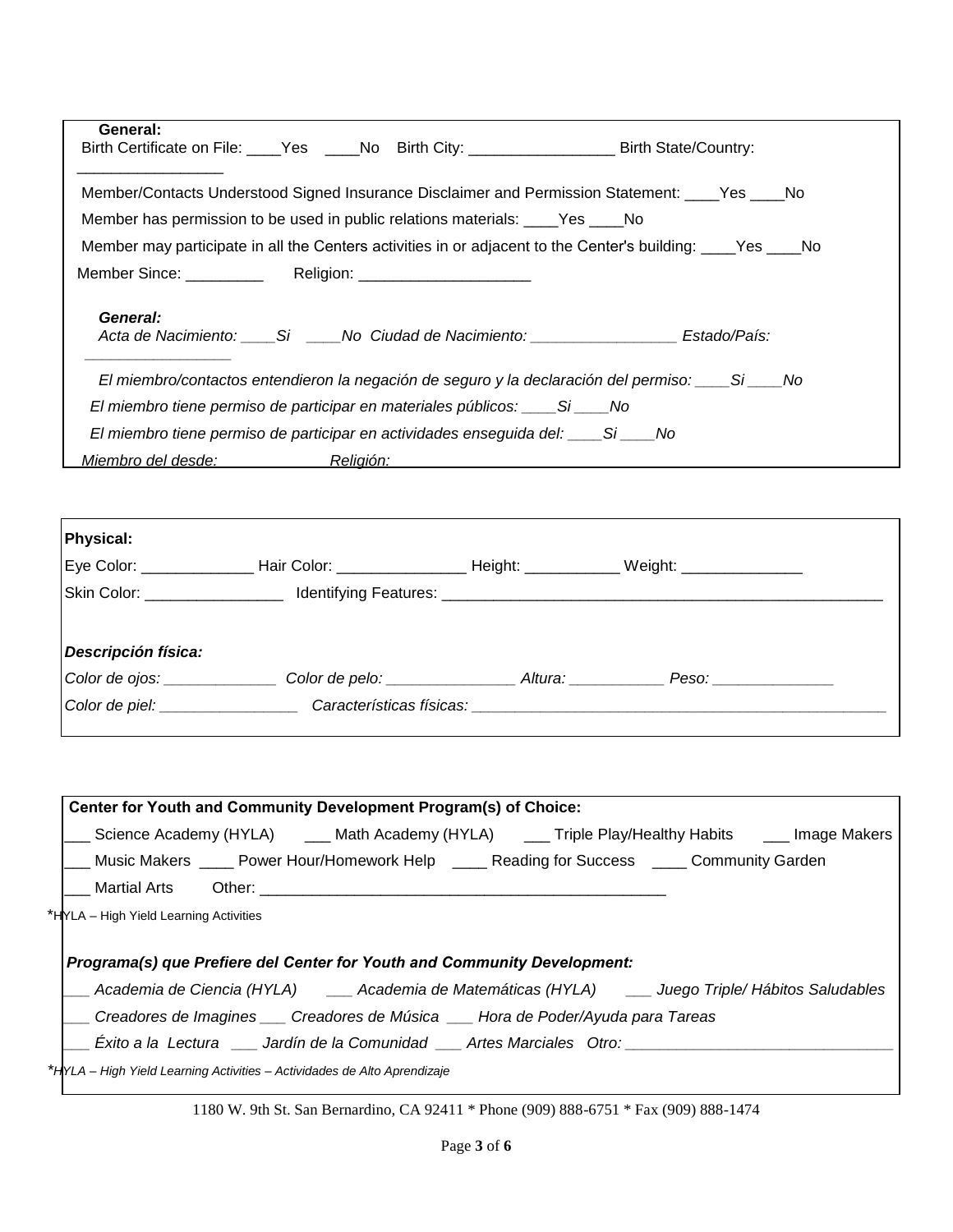|                                         |                                                                   | NOTE: This information is collected for Grant writing purposes ONLY                                                                                           |                                                                           |
|-----------------------------------------|-------------------------------------------------------------------|---------------------------------------------------------------------------------------------------------------------------------------------------------------|---------------------------------------------------------------------------|
|                                         |                                                                   | Member lives with: ___Mom ___Step Mom ___Dad ___Step Dad ___Grandparent(s)                                                                                    |                                                                           |
|                                         |                                                                   |                                                                                                                                                               |                                                                           |
| Annual                                  |                                                                   | $$0 - $5000$ $$30,001 - $35,000$ $\_\_$                                                                                                                       |                                                                           |
| Income                                  | $$5001 - $10,000$ _____                                           | \$35,001 - \$40,000                                                                                                                                           | $$65,001 - $70,000$ _____                                                 |
| Level:                                  | $$10,001 - $15,000$ ______                                        |                                                                                                                                                               | $$70,001 - $75,000$ _____                                                 |
|                                         |                                                                   | $$45,001 - $50,000$ _____                                                                                                                                     | $$75,001 - $80,000$ ____                                                  |
|                                         | $$20,001 - $25,000$ ______                                        | $$50,001 - $55,000$ _____                                                                                                                                     | \$80,001 - \$85,000 _____                                                 |
|                                         |                                                                   |                                                                                                                                                               | $$25,001 - $30,000$ $$55,001 - $60,000$ $$85,001 - $90,000 +$ $$90,000 +$ |
|                                         | Number of people in Household: ____________________               |                                                                                                                                                               |                                                                           |
|                                         | Number of people under 18: ______________                         |                                                                                                                                                               |                                                                           |
|                                         |                                                                   | Is there a Member of the Household 65 years old or older: _____Yes _____No                                                                                    |                                                                           |
|                                         | Is there a Member of the Household Handicapped: _____Yes _____No  |                                                                                                                                                               |                                                                           |
|                                         | Current Head of Household: ____Female ____Male ____Both           |                                                                                                                                                               |                                                                           |
| Current Single Parent: ____ Yes ____ No |                                                                   |                                                                                                                                                               |                                                                           |
|                                         |                                                                   |                                                                                                                                                               |                                                                           |
|                                         |                                                                   |                                                                                                                                                               |                                                                           |
| Hogar:                                  |                                                                   | NOTA: Esta información es colecta para el propósito de obtener Fondos SOLAMENTE<br>Miembro vive con: ___Madre ___Madrastra ___Padre ___Padrastro ___Abuelo(s) |                                                                           |
|                                         |                                                                   |                                                                                                                                                               |                                                                           |
| Nivel de                                |                                                                   |                                                                                                                                                               | $$0 - $5000$ \$30,001 - \$35,000 \$60,001 - \$65,000 \$60.                |
|                                         |                                                                   |                                                                                                                                                               | $$65,001 - $70,000$                                                       |
|                                         | $$10,001 - $15,000$                                               |                                                                                                                                                               | $$70,001 - $75,000$                                                       |
|                                         | $$15,001 - $20,000$                                               |                                                                                                                                                               | $$45,001 - $50,000$ $$75,001 - $80,000$ $\qquad \qquad$                   |
|                                         |                                                                   | $$50,001 - $55,000$ ______                                                                                                                                    | \$80,001 - \$85,000 _____                                                 |
| Ingreso<br>Anual:                       |                                                                   |                                                                                                                                                               | $$25,001 - $30,000$ $$55,001 - $60,000$ $$85,001 - $0.000$                |
|                                         |                                                                   |                                                                                                                                                               |                                                                           |
|                                         | Número de personas menor de 18:                                   |                                                                                                                                                               |                                                                           |
|                                         | Hay un miembro de familia mayor de 65 años de edad: ____Si ____No |                                                                                                                                                               |                                                                           |
|                                         | Hay un miembro de familia incapacitado: ____Si ___No              |                                                                                                                                                               |                                                                           |
|                                         | Jefe de casa: ____Mujer ____Hombre ____Ambos                      |                                                                                                                                                               |                                                                           |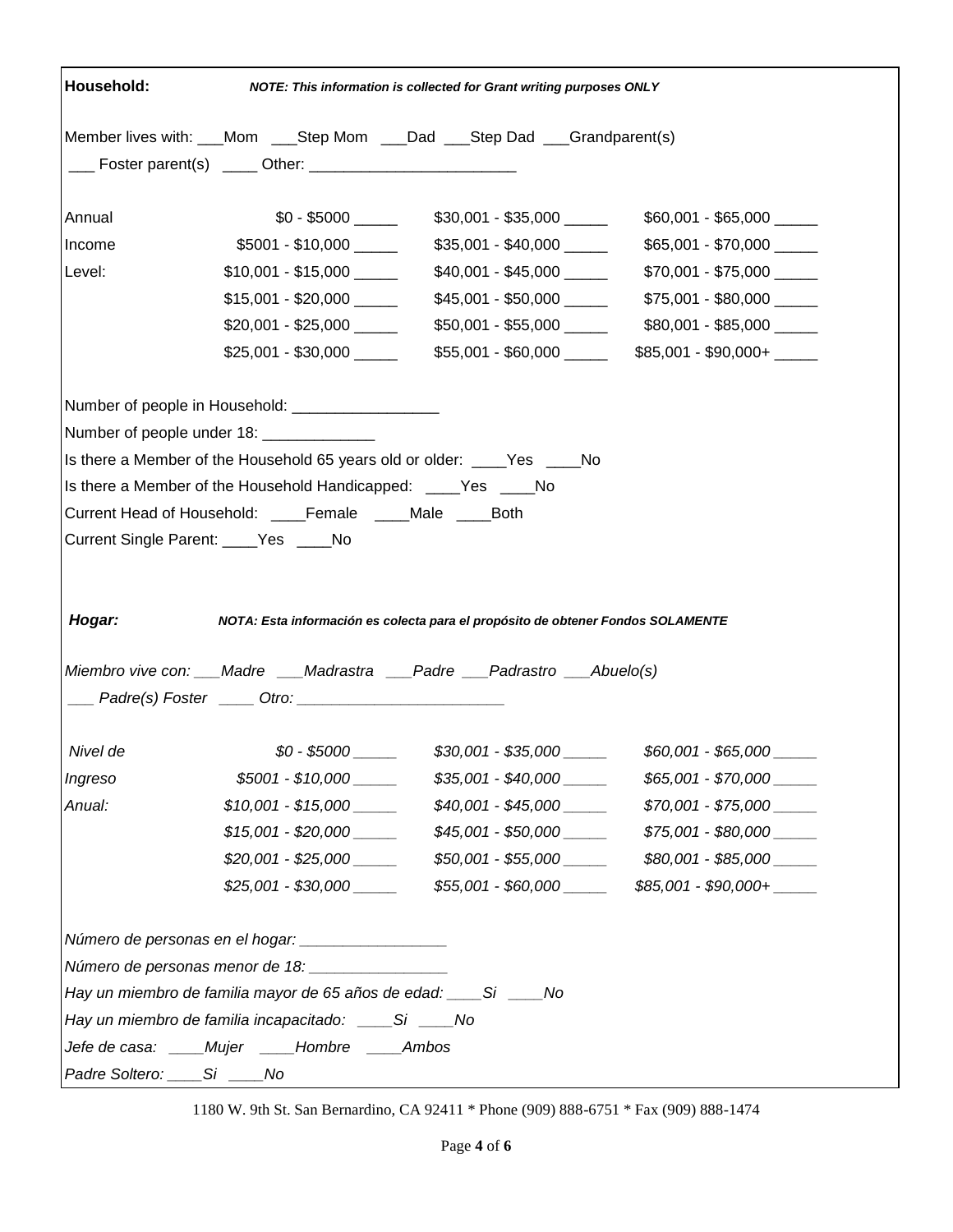| <b>Photo Release:</b>                                                                                                                                                                                                                                                             |                                                                                                                                                                                                                                           |
|-----------------------------------------------------------------------------------------------------------------------------------------------------------------------------------------------------------------------------------------------------------------------------------|-------------------------------------------------------------------------------------------------------------------------------------------------------------------------------------------------------------------------------------------|
| (Please Initial) ___________ Yes __________ No                                                                                                                                                                                                                                    |                                                                                                                                                                                                                                           |
| <b>Disclaimer:</b>                                                                                                                                                                                                                                                                |                                                                                                                                                                                                                                           |
| The Center for Youth and Community Development is not responsible or liable in any way in the event of harm or<br>Development responsible for the welfare or whereabouts of the members. If the Parent or Guardian does file a<br>for Youth and Community Development legal fees. | injury occurring to the member. It is agreed that the parent or guardian will not hold Center for Youth and Community<br>complaint against Center for Youth and Community Development the Parent or Guardian agrees to pay for the Center |
|                                                                                                                                                                                                                                                                                   | Date: _______________                                                                                                                                                                                                                     |
|                                                                                                                                                                                                                                                                                   | Date: _______________                                                                                                                                                                                                                     |
| Permiso de Imagines:                                                                                                                                                                                                                                                              |                                                                                                                                                                                                                                           |
|                                                                                                                                                                                                                                                                                   |                                                                                                                                                                                                                                           |
| use las imagines de mi hijo para relaciones publicas, folletos, panfletos, artículos de periódicos, y otros eventos                                                                                                                                                               |                                                                                                                                                                                                                                           |
| relacionados con el medio.                                                                                                                                                                                                                                                        |                                                                                                                                                                                                                                           |
|                                                                                                                                                                                                                                                                                   |                                                                                                                                                                                                                                           |
| Limitación de Responsabilidad:<br>o lesión que le ocurra al miembro. Esta en acuerdo que el padre o guardián que no hará responsable al Center for<br>Youth and Community Development por el bienestar o paradero del miembro. Si el padre o guardián establece una<br>legales.   | El Center for Youth and Community Development no es obligado o responsable en ninguna manera en caso de daño<br>denuncia legal contra el Center for Youth and Community Development, el padre o guardián acepta a pagar los costos        |
| Firma del Padre/Guardián:                                                                                                                                                                                                                                                         | Fecha:                                                                                                                                                                                                                                    |
|                                                                                                                                                                                                                                                                                   | Fecha: ______________                                                                                                                                                                                                                     |
| FOR OFFICE USE ONLY                                                                                                                                                                                                                                                               |                                                                                                                                                                                                                                           |
|                                                                                                                                                                                                                                                                                   |                                                                                                                                                                                                                                           |
| Type: ____________________New/Renewal Member: _________________________Processed by: _________________________                                                                                                                                                                    |                                                                                                                                                                                                                                           |
| The following documents have been submitted: (please initial)<br><b>Birth Certificate</b>                                                                                                                                                                                         | Immunization Records Proof of Household Income                                                                                                                                                                                            |